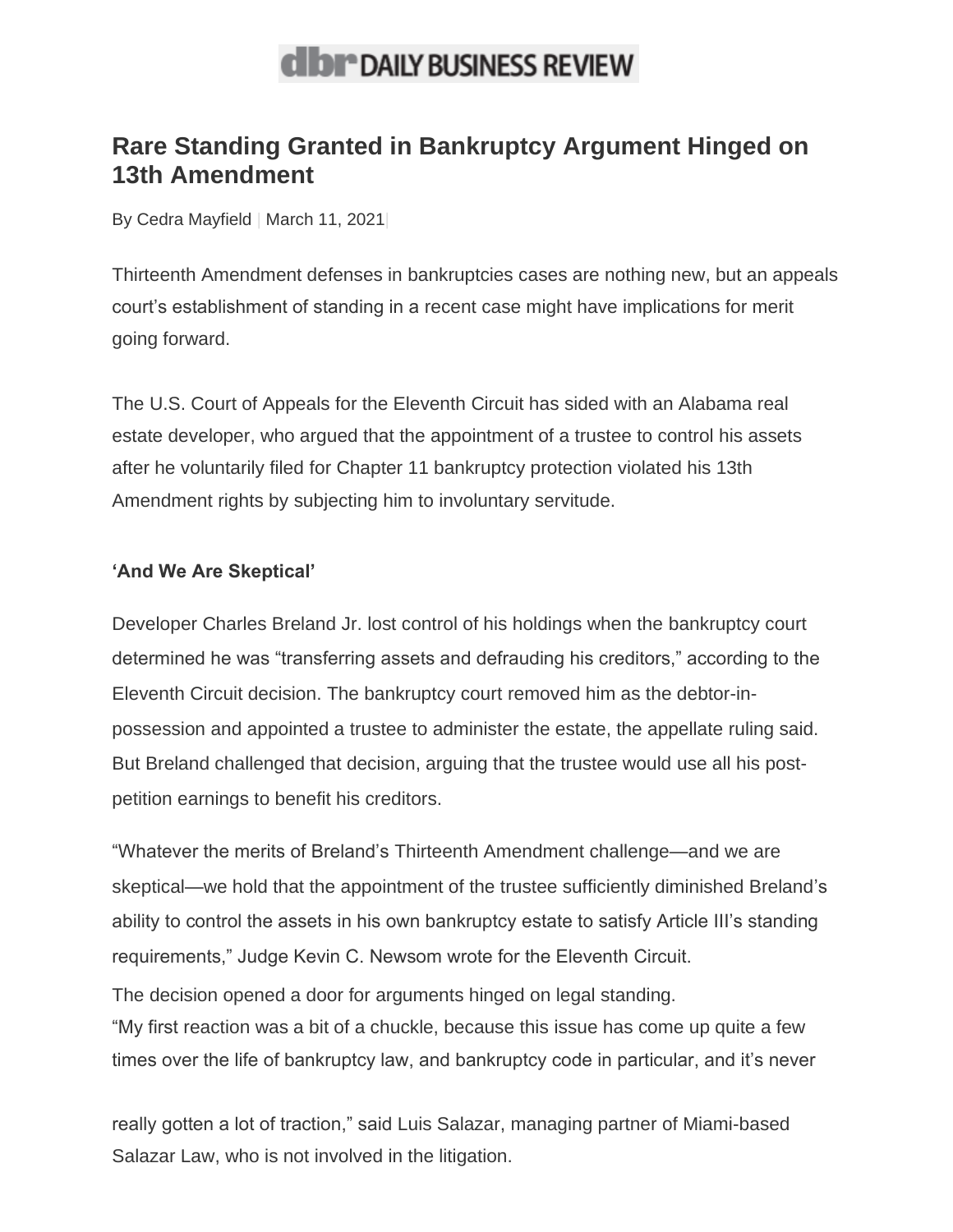While Salazar doubted the 13th Amendment claim would hold up in court, given the voluntary nature of Chapter 11 proceedings, he said significance lay in the court finding standing.

"The perception is that the 13th Amendment applies to slavery, not to a voluntary economic process. So the claim is somewhat disproportionate to what's actually happening," said Salazar. "The idea that you have standing because you lose some rights under a bankruptcy code is an actual potential injury, even though you may not have suffered an actual economic injury, is significant."

Leon S. Jones, managing partner of Jones & Walden in Atlanta, noted the case was particularly interesting because, unlike Chapter 13 petitions, Chapter 11 filings do not provide debtors the automatic right to dismiss their cases at any time.

"The 13th Amendment issue becomes front and center if there's a plan to repay," said Jones, who was not involved in the litigation.

If the real estate developer-turned-plaintiff is bound by a repayment plan, Jones said the issue of involuntary servitude might have merit.

"This decision really doesn't answer the meaty, important question of whether a plan which proposes to require a debtor to work for five years can be done, if debtor is not a participant in that process," Jones said. "That's the important question."

## **Loss of Authority**

The litigation pitted plaintiff Breland Jr. against attorney A. Richard Maples Jr., U.S. bankruptcy administrator, corporate entity Levada EF Five and the United States of America.

The court did not weigh in on the merit of Breland's claim, but it did find he had shown an injury-in-fact sufficient to confer standing under Article III of the U.S. Constitution. It ruled that, when Breland was removed as debtor-in-possession and a trustee was appointed, the developer had suffered an injury by losing the authority to control his estate.